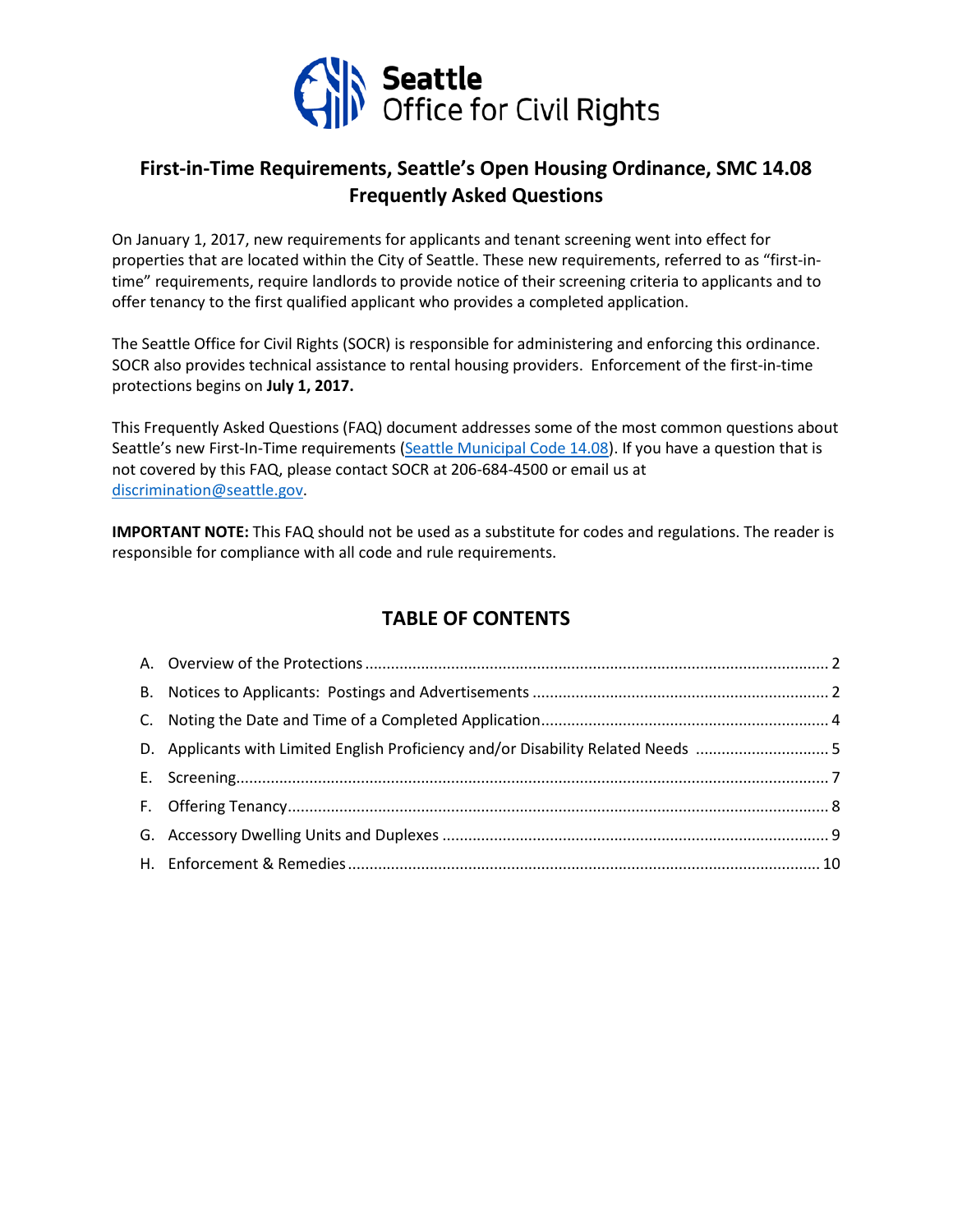# **A. OVERVIEW OF THE PROTECTIONS**

The following questions and answers provide an overview of the first-in-time requirements that were added to Seattle's Open Housing Ordinance, Seattle Municipal Code 14.08, and the effective date for the requirements.

## **1. What do these protections do?**

The Seattle Housing Ordinance, [Seattle Municipal Code 14.08,](https://www.municode.com/library/wa/seattle/codes/municipal_code?nodeId=TIT14HURI_CH14.08UNHOPR) prohibits illegal discrimination and promotes housing and real property availability and access to everyone. In December 2016, the ordinance was expanded to include new "first-in-time, first-in-line" requirements. These requirements impact a landlord's process for screening applicants for rental housing and offering tenancy to applicants. The ordinance also requires landlords to provide notice of their screening criteria.

## **2. When do these protections go into effect?**

The expanded protections went into effect on January 1, 2017. However, the Seattle Office for Civil Rights will not begin to enforce the Ordinance until **July 1, 2017**.

## **B. NOTICES TO APPLICANTS: POSTINGS AND ADVERTISEMENTS**

The ordinance requires landlords to provide notice of their screening criteria to prospective tenants and to require landlords to include certain kinds of information in online advertisements. The following questions and answers explore those specific requirements.

**1. What kind of information is a landlord required to give prospective tenants about their screening criteria and process?**

Before a landlord collects information about an applicant, the landlord must give the applicant notice of the criteria that will be used to screen the applicant. Specifically, the notice must make the applicant aware of:

- The minimum criteria that an applicant will need to qualify;
- All documents or information that they will need to provide to the landlord to conduct the screening;
- How to request additional time if the applicant needs to seek out language interpretation or translation or if the applicant needs a reasonable accommodation for a disability;
- Whether the property is required or has voluntarily agreed to set aside units to serve vulnerable populations; and
- Any different or additional criteria that will be used to conduct an individualized assessment of an applicant's criminal record, if the landlord conducts one.

Within this document, the above requirements are referred to as "Notice."

## **2. When must a landlord provide the required Notice?**

The ordinance requires a landlord to provide applicants this Notice at the same time as is required under th[e Revised Code of Washington \(RCW\) 59.18.257\(1\) Screening of Prospective](http://apps.leg.wa.gov/RCW/default.aspx?cite=59.18.257)  Tenants – [Notice to Prospective Tenants.](http://apps.leg.wa.gov/RCW/default.aspx?cite=59.18.257) The RCW requires that notice be given prior to obtaining any information about a prospective tenant.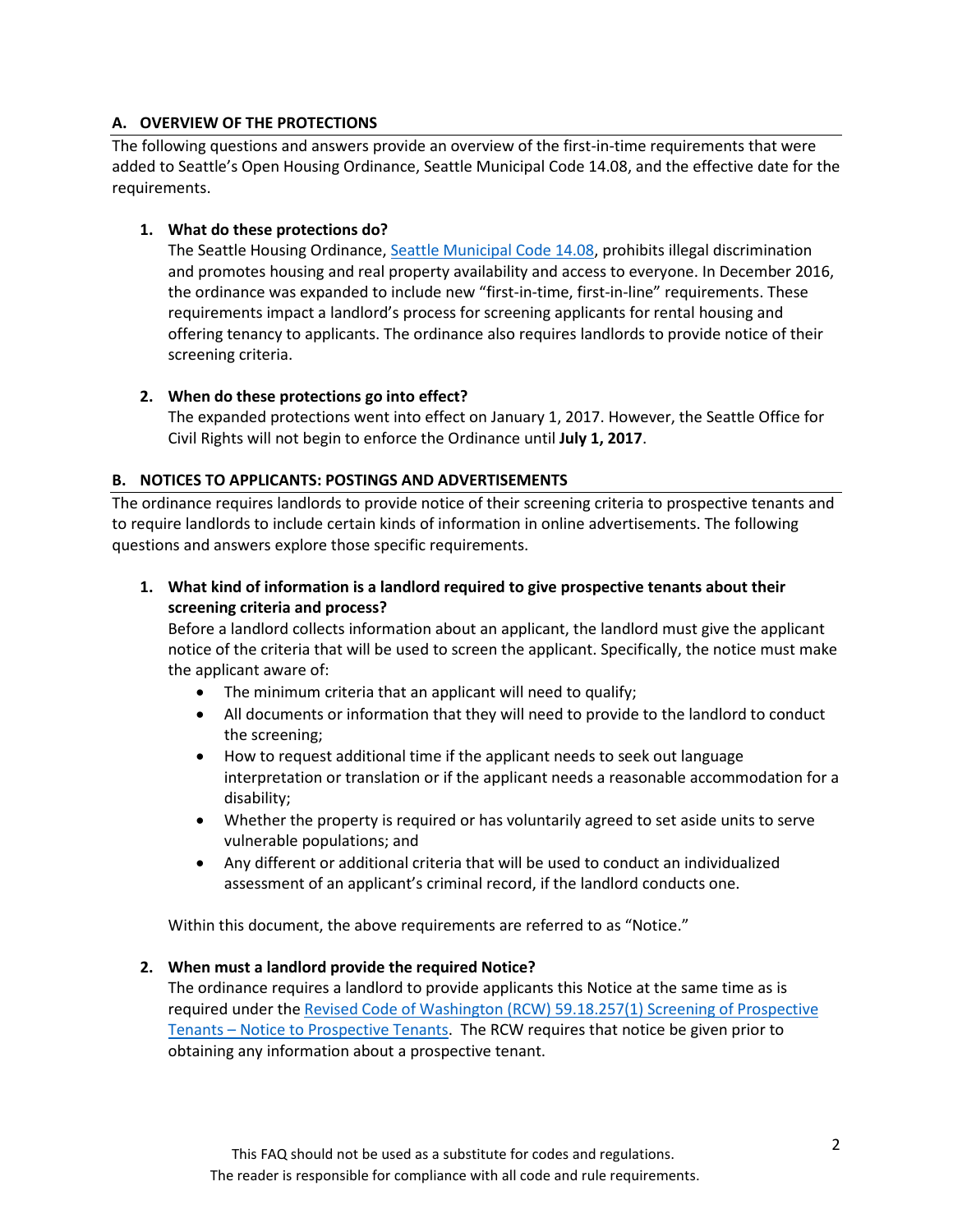## **3. How and where must the Notice be given?**

Landlords must provide the required Notice before the landlord collects any information about an applicant. The landlord must provide this notice:

- In writing; OR
- By posting it the office of the person leasing the unit; OR
- By posting it in the building that is being advertised for rent; AND
- On any website that the landlord uses to advertise the unit.

# **4. When advertising online, may a landlord use a hyperlink to another page with the full Notice or must the requirements be listed on the same page?**

A landlord can either list the required information of the Notice in full text on the advertisement page or use a hyperlink that links to another page with the required information. If a hyperlink is used, the hyperlink must be obvious on the website, must be labeled to convey that it is a hyperlink and to what information it leads, and must take the reader directly to the information on the next page.

## **5. What does "minimum threshold for criteria" mean?**

The "minimum threshold" for criteria means the minimum qualification for each criterion that a tenant must have to qualify for housing – for example, if a landlord prefers a tenant to have a credit score of 650, but will accept a tenant with a score of 600. The minimum threshold for the criteria is 600. If a landlord will not accept a tenant with an eviction on their record for the past three years, the minimum threshold for criteria is "No record of eviction for past three years."

## **6. What is an individualized assessment related to criminal records?**

An individualized assessment is a process in which a housing provider will examine whether refusing housing to a person with a particular criminal record is consistent with a business necessity. Each instance requires an assessment of that individual's criminal record and rehabilitative efforts. Many individualized assessments examine the nature and gravity of the offense or conduct, the time that has passed since the conduct, the age of the individual at the time of the conduct, and rehabilitation efforts. These factors should be considered to ensure that a housing provider is not unnecessarily screening out applicants because of their criminal records. For more information, please see: [HUD's Guidance on Criminal Record Screening.](https://portal.hud.gov/hudportal/documents/huddoc?id=HUD_OGCGuidAppFHAStandCR.pdf)

**7. How much information must a landlord provide about its individualized assessment if the landlord uses one?**

The ordinance requires that landlords include the minimum threshold for the different or additional criteria that will be used for the individualized assessment.

**8. How does the use of a screening agency impact the landlord's obligations for screening/posting under the ordinance?**

The use of a screening agency does not impact the landlord's obligation to provide the required Notice or to ensure that the first-in-time requirements are followed. Landlords must ensure that any third-party contractor that provides screening services follows the requirements of the ordinance.

**9. What are the ordinance's requirements around setting screening criteria (for example, requiring holding deposits or fees, credit checks, requiring applications to be submitted in-**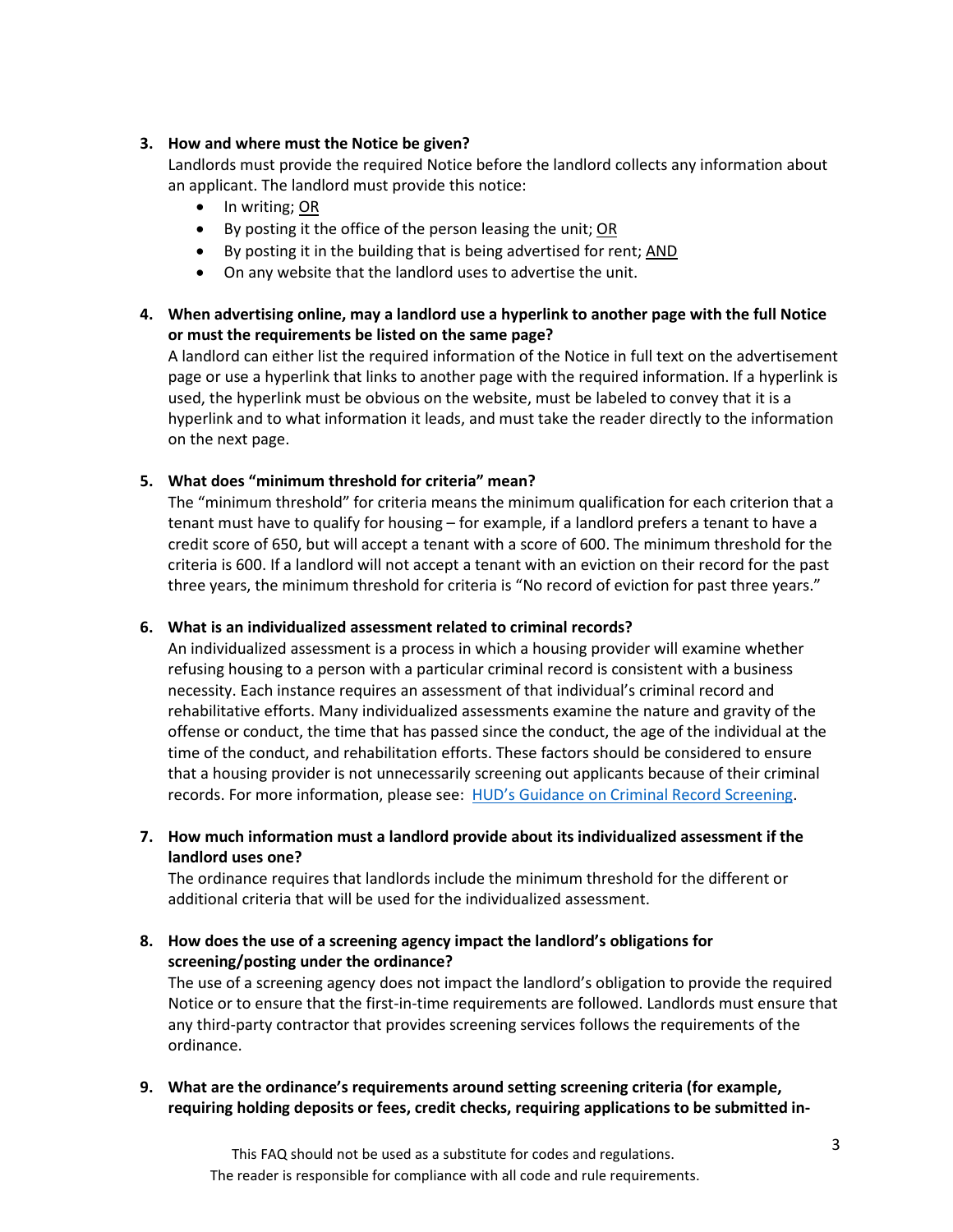## **person, applicant interviews, requiring attendance at an open house, requiring payment of first or last month's rent, etc.)?**

The ordinance does not outline any requirements or limitations related to specific screening criteria. There may be other Washington State, City of Seattle, or federal laws that outline requirements. To the extent that it is covered, the ordinance requires that screening criteria be applied uniformly to individuals regardless of their membership in a protected class (race, sex, gender identity, religion, sexual orientation, national origin, disability, etc.).

#### **10. Can a landlord offer different screening criteria for different units?**

The ordinance does not provide any restrictions or requirements on what screening criteria must or may be used. Setting different screening criteria for different units is not prohibited by the ordinance. However, the ordinance does prohibit applying different screening criteria among applicants to the same unit because an applicant is a member of a protected class (e.g. sex, gender identity, race, national origin, religion, disability, etc.).

#### **C. NOTING THE DATE AND TIME OF A COMPLETED APPLICATION**

The ordinance requires that landlords note the date and time when they receive a completed application. The following questions and answers provide more details about some of the unique situations that may arise.

#### **11. When is an application considered complete?**

An application is considered complete when the applicant has provided all the information that the landlord notified the applicant was needed in the landlord's Notice. For more information about the Notice requirements, please see Section B of this FAQ.

**12. When an applicant sends an application by email, when is a completed application considered received?**

The date and time of the sent email will serve as the date and time of receipt of the application.

**13. When an applicant sends an application by mail or places it in the landlord's mailbox, when is a completed application considered received?**

An application is considered received on the date and at the time that the landlord physically picks it up in the mail.

**14. What happens if an applicant sends different pieces of the application via different methods? For example, what if a applicant completes a landlord's form and returns it by email and then pays an application fee in person?**

A landlord must note the date and time of an application when the application is *completed*. An application is complete when the applicant has provided all the information and documents that the landlord provided notice to the applicant as being needed. For instance, if the landlord has given the applicant notice that a completed application consists of a completed form and an application fee, a completed application will contain both items. If the applicant completes and sends a landlord's form on January 15, 2017 at 1:00 pm by email and hand-delivers the application fee on January 16, 2017 at 2:00 pm, the application is complete on January 16, 2017, at 2:00 pm. This would be the date and time that the landlord would use for noting the date and time of receipt.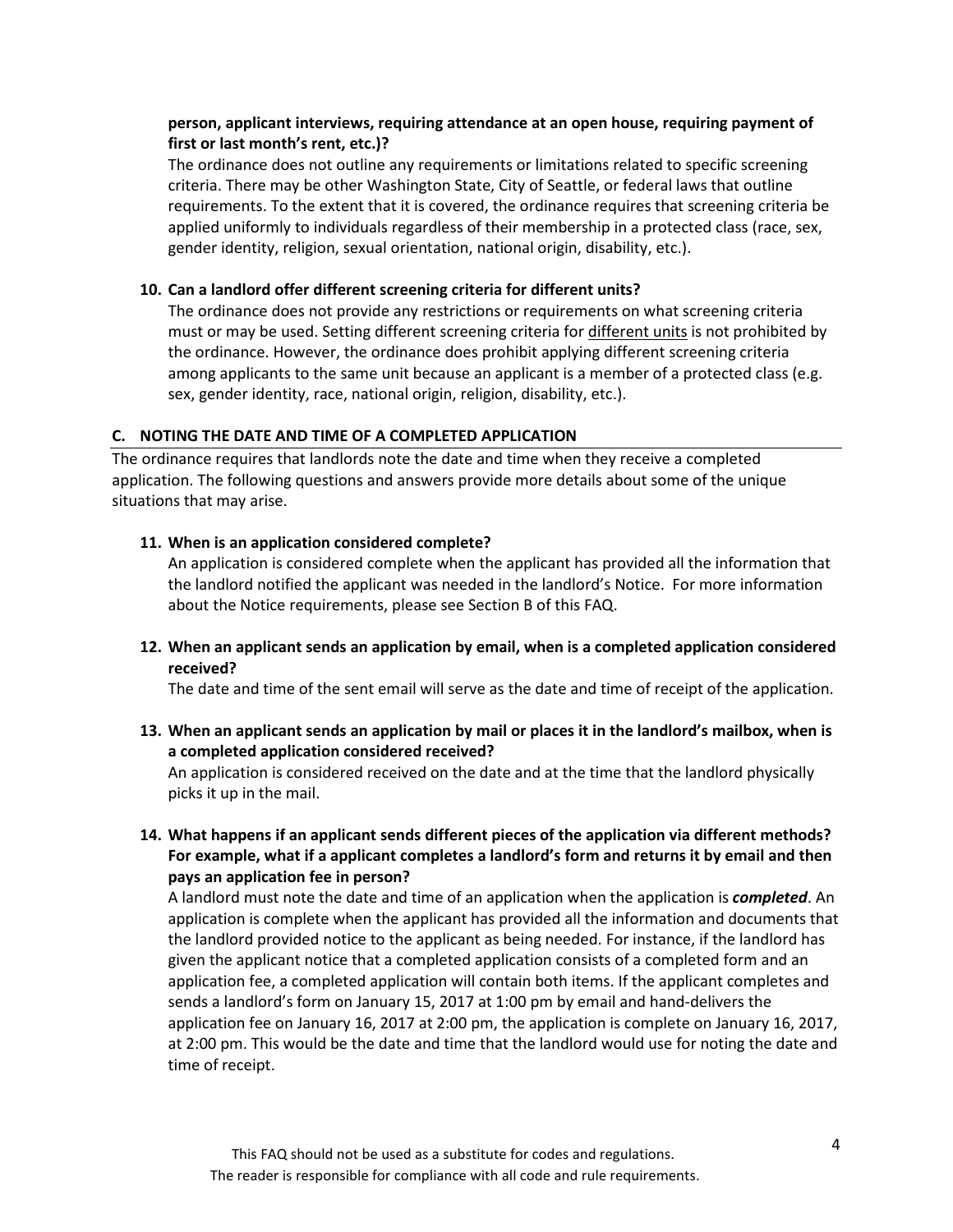**15. How does a landlord mark the date and time of completed applications when they receive multiple applications at the same time?** 

A landlord must use a fair process for noting the date and time of completed applications that are received at exactly the same time. The landlord must be prepared to explain their process and provide documentation if an issue or investigation arises. A best practice is to create a written policy that outline's the landlord's process and retain all records of their application process.

**16. Are there any unique situations when a landlord must note the date and time of a completed application even though an application is not completed?**

Yes. There are two unique situations when a landlord will mark the date and time of a completed application even though a completed application has not been submitted:

- When an applicant requires additional time to complete an application because they must seek out language interpretive services; and
- Because they have a disability-related need for additional time.

These two areas are explored at length in the following section.

## **D. APPLICANTS WITH LIMITED ENGLISH PROFICIENCY AND/OR DISABILITY RELATED NEEDS**

The ordinance requires that landlords grant a request for additional time to complete an application if an applicant requires additional time to seek out language assistance services or if additional time is required because of a disability-related need. These requests impact the applicant's place in line and the landlord's obligation for noting the date and time that a completed application is received. The following questions and answers explore these obligations more fully.

**17. What are a landlord's obligations to provide additional time to an applicant with limited English proficiency? What does "ensuring meaningful access" mean?**

Ensuring meaningful access is defined as the ability of a person with limited English proficiency to use or obtain language assistance services or resources to understand and communicate effectively. This includes language translation and interpretation that is needed to complete a housing application.

If an applicant requires additional time to seek out language interpretive services to complete an application, the applicant may make the request to the landlord. Upon receiving the applicant's request, a landlord must provide this applicant a reasonable amount of additional time to complete an application. The applicant's place in line would then be held as the date and time of the request. This means that the landlord must note the date and time of the request for additional time instead of the date and time that the completed application is received.

The landlord may ask the applicant to provide "reasonable documentation" of the need. The applicant is required to provide this documentation when they turn in their completed application.

**18. Under what circumstances can an owner require reasonable documentation of a need for additional time to seek language assistance services?**

In most circumstances, an applicant's need of language assistance services will be self-evident. However, in some instances, the amount of time for the need may be supported by written documentation from an agency stating that they assisted an applicant with interpretation, or providing a receipt for language assistance services.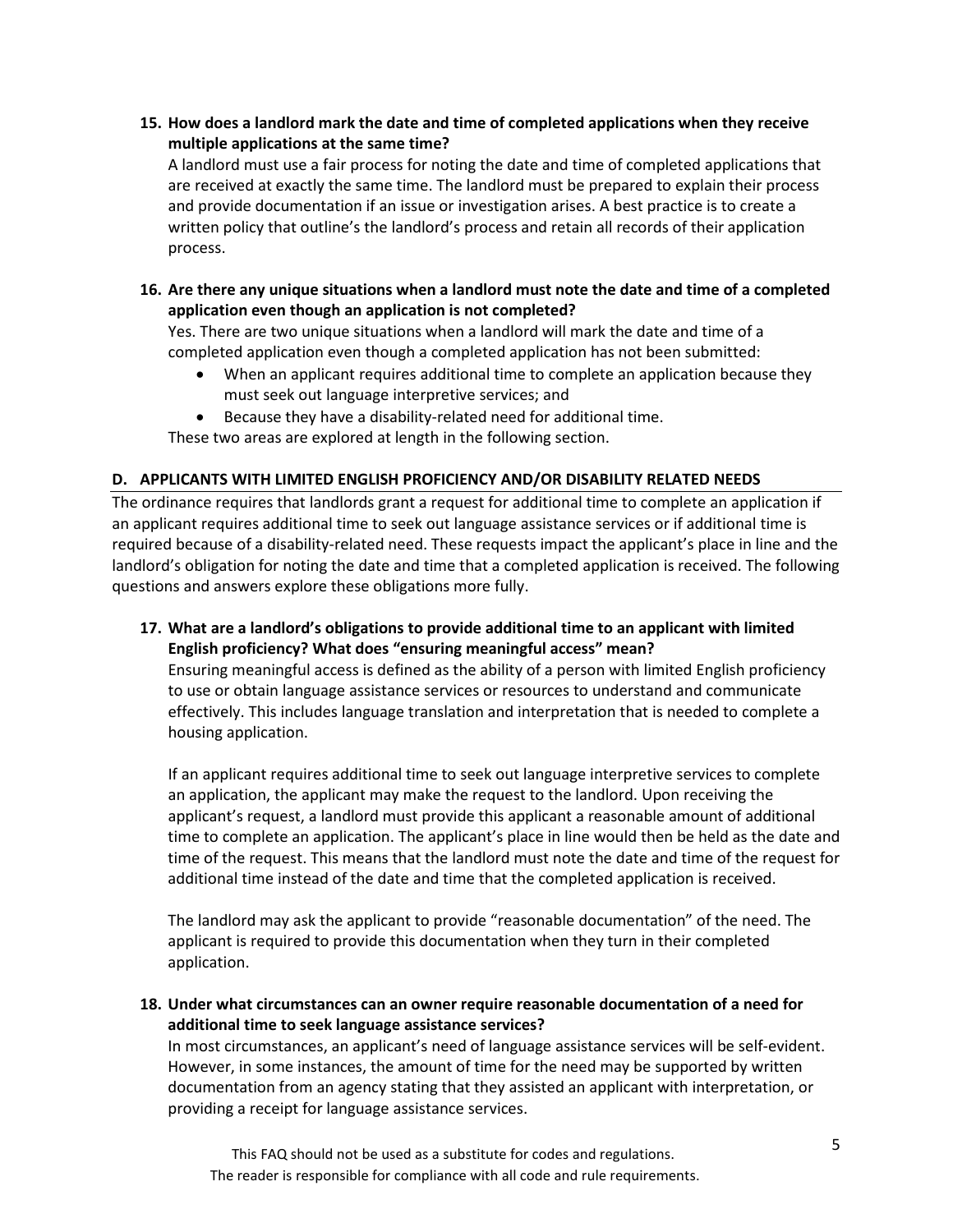Note: In some circumstances, documentation will not be available or produced when an applicant seeks assistance and no reasonable documentation will exist – for example, if an applicant seeks assistance from a family or community member.

**19. When can a landlord require an applicant to provide reasonable documentation? What happens if the applicant does not provide documentation?**

The landlord first must notify the applicant at the time of the applicant's request that they will require reasonable documentation of the need. The applicant must provide reasonable documentation when they return their completed application.

If the applicant does not provide the reasonable documentation, the landlord may change the date and time of the completed application from the date of the request for additional time to the date and time that the landlord receives the completed application.

**20. Does this ordinance require landlords to provide language translation and interpretation services?** 

No. This ordinance does not require landlords to provide or pay for interpretation services or translation services. It requires landlords to allow applicants additional time to complete the application because they need interpretation or translation services.

However, Title VI of the Civil Rights Act requires programs that receive federal financial assistance to take reasonable steps to ensure meaningful access to individuals with limited English proficiency. In some instances, these programs are required to provide free language interpretation and to provide the translation of important documents in the tenant's preferred language. For more information, please visit the [United States Department of Housing and](https://portal.hud.gov/hudportal/HUD?src=/program_offices/fair_housing_equal_opp/promotingfh/lep-faq#q2)  [Urban Development's Limited English Proficiency Frequently Asked Questions website.](https://portal.hud.gov/hudportal/HUD?src=/program_offices/fair_housing_equal_opp/promotingfh/lep-faq#q2)

- **21. The ordinance requires landlords to provide reasonable accommodations for persons with disabilities. How does this requirement interplay with the first-in-time requirements?**  The Fair Housing Act and the Seattle Municipal Code require that landlords provide reasonable accommodations to individuals with disabilities. This right is not changed or curtailed by the first-in-time requirements. An applicant may request additional time to complete an application because they have a disability-related need for additional time.
- **22. How does a request for additional time because of an applicant's disability-related need (reasonable accommodation) affect an applicant's place in line?**

If an applicant makes a request for additional time to complete the application because of a disability-related need (a request for reasonable accommodation), the date and time stamp for a completed application is the date of the request (not the date that the completed application is received). The landlord must follow laws related to providing reasonable accommodations to persons with disabilities.

#### **E. SCREENING**

The ordinance requires that landlords screen completed applications in chronological order. The ordinance also outlines certain requirements if the landlord requires additional information that was not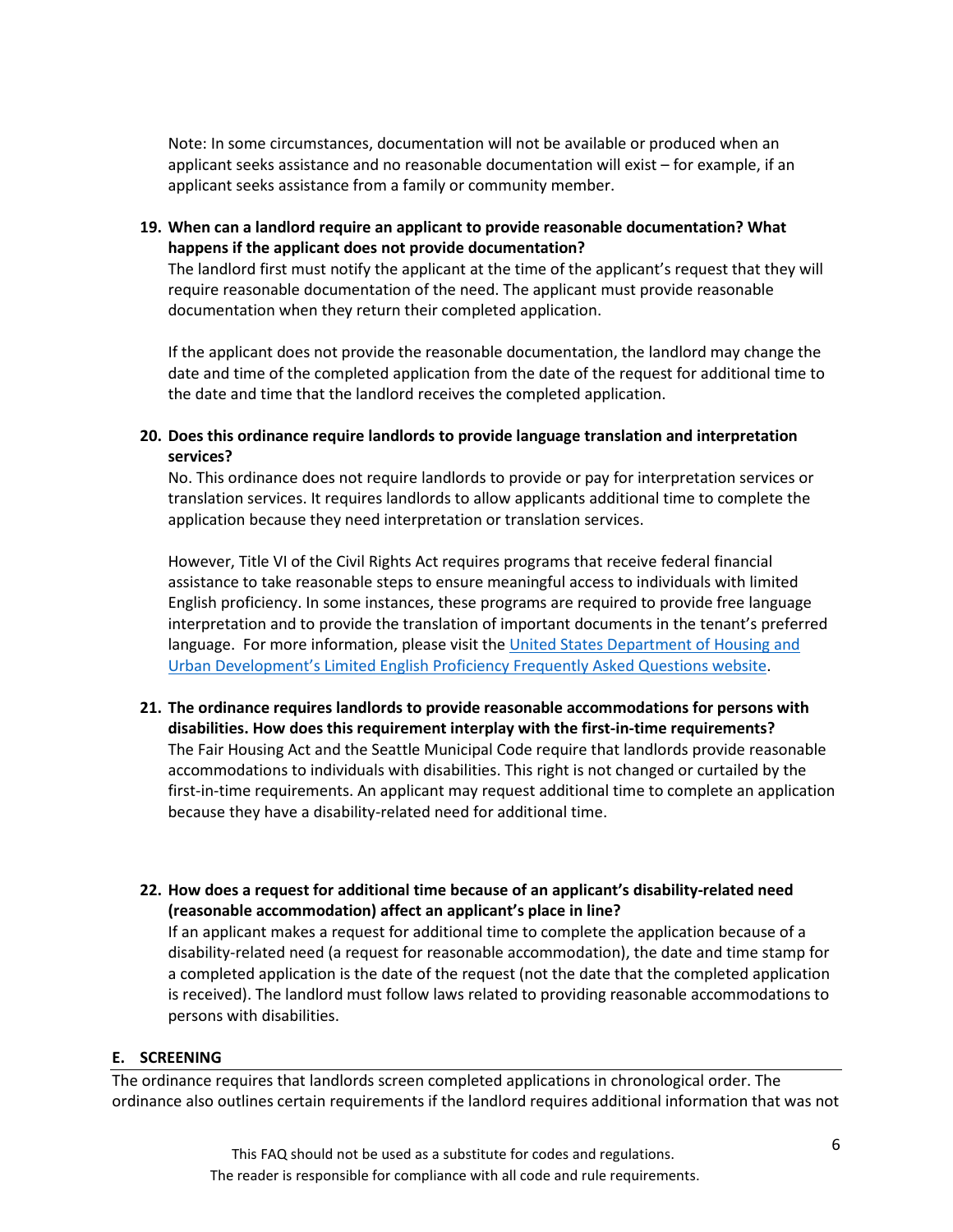told to the applicant as being required in the landlord's Notice, makes an adverse action, or decides to conduct an individualized assessment.

#### **23. What order must a landlord screen completed applications?**

The ordinance requires that the landlord screen completed rental applications in chronological order.

## **24. What happens if the landlord requires additional information from the applicant to supplement the applicant's completed application?**

If the landlord requires additional information that is not stated in the landlord's Notice, the landlord must notify the applicant that they require additional information, notify the applicant of what information is needed, and provide them at least 72 hours to provide the information.

## **25. Are there other situations where a landlord must provide the applicant more time to supplement their completed application?**

Yes. There are three situations where a landlord must do so. After screening a completed application, a landlord must provide time to an applicant to provide additional information if the landlord:

- Requires additional information that was not advertised to the applicant as being needed;
- Takes an adverse action as described in the Revised Code of Washington [59.18.257\(1\)\(c\);](http://app.leg.wa.gov/RCW/default.aspx?cite=59.18.257) or
- Decides to conduct an individualized assessment.

## **26. What is an adverse action listed under** [RCW 59.18.257\(1\)\(c\)](http://app.leg.wa.gov/RCW/default.aspx?cite=59.18.257)**?**

The Revised Code of Washington does not contain a complete list of adverse actions. However, the law does outline a number of adverse actions, including: rejecting an applicant, approving an applicant with conditions, requiring an increased deposit, requiring a qualified guarantor, requiring last month's rent, or requiring an increased monthly rent.

## **27. How much time must a landlord give to an applicant to respond to a request for additional documentation or information?**

The landlord must provide the applicant with **at least 72 hours** to provide the additional documentation.

#### **28. When does the 72 hours begin?**

The 72 hours begins when the landlord notifies the applicant of what additional information is needed and the timeframe that the applicant must provide the additional information. If by mail, the clock starts on the date and time that the applicant receives the written notice. If by email, the clock starts on the date and time that the email service notes as the date and time sent. If verbally (by phone, voicemail, or in-person), the clock starts on the date and time of the verbal notification.

**29. May a landlord give an applicant more than 72 hours to provide additional information?** Yes. The landlord may grant the applicant more than 72 hours if they wish.

#### **30. Does this request for additional information impact the applicant's position in line?**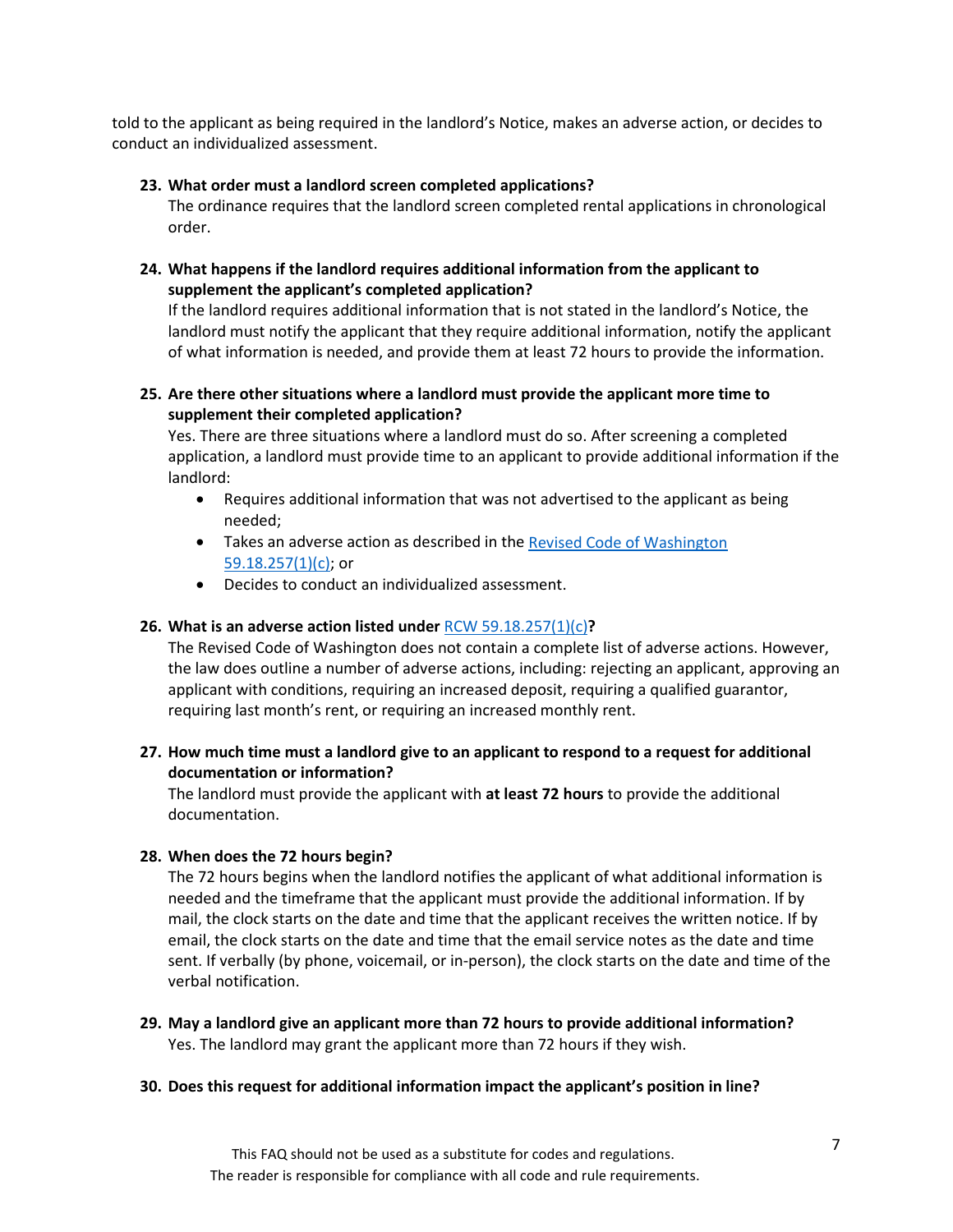No. If the applicant provides the information by the specified time period (no less than 72 hours), then the applicant's position in line remains the same date and time that was marked when their completed application was received.

#### **31. What happens if the applicant does not provide the additional information?**

If the applicant does not provide the additional information by the specified time period (no less than 72 hours), the landlord can consider the application incomplete or reject the application.

#### **F. OFFERING TENANCY**

The ordinance requires landlords to offer tenancy to the first qualified applicant who submits a completed application. The landlord is also required to provide the applicant with 48 hours to accept tenancy. The following questions and answers provide more detail about these requirements.

**32. Does the ordinance require landlords to offer tenancy to the first qualified applicant who submitted a completed application?**

Yes. The ordinance requires that landlords screen completed rental applications in chronological order and offer tenancy to the first applicant that meets all the screening criteria necessary for approval.

- **33. How much time must a landlord provide for an applicant to accept the offer of tenancy?** A landlord must provide the applicant with **48 hours** to accept the offer of tenancy.
- **34. What happens if the first qualified applicant does not accept the apartment or does not notify the landlord within 48 hours that they accept?**

If the applicant rejects the unit or does not respond within 48 hours, the landlord may screen the next applicant in line. If qualified, the landlord must give this applicant the same 48 hours to accept. If the applicant does not accept within 48 hours or rejects the unit, the landlord may continue through their chronological list until a qualified applicant accepts.

## **35. Are there any exceptions to the requirement that a landlord must offer tenancy to the applicant list in chronological order?**

Yes – there are two exceptions to this requirement. It does not apply when the landlord is legally obligated to set aside the unit to serve specific vulnerable populations or if the landlord has voluntarily agreed to set aside the available unit to serve specific vulnerable populations.

Note: The landlord must inform an applicant via their Notice that they are required to or have voluntarily agreed to set aside the units to serve vulnerable populations. This information must be included in the required first-in-time postings and website advertisements. See above section *Notices to Applicants: Postings and Advertisements* for more information*.*

## **36. What is a vulnerable population?**

A vulnerable population includes, but is not limited to, people who are homeless, survivors of domestic violence, low income people, and people referred to the owner by non-profit organizations or social service agencies.

## **37. Under what circumstances is a landlord obligated to set aside an available unit to serve specific vulnerable populations?**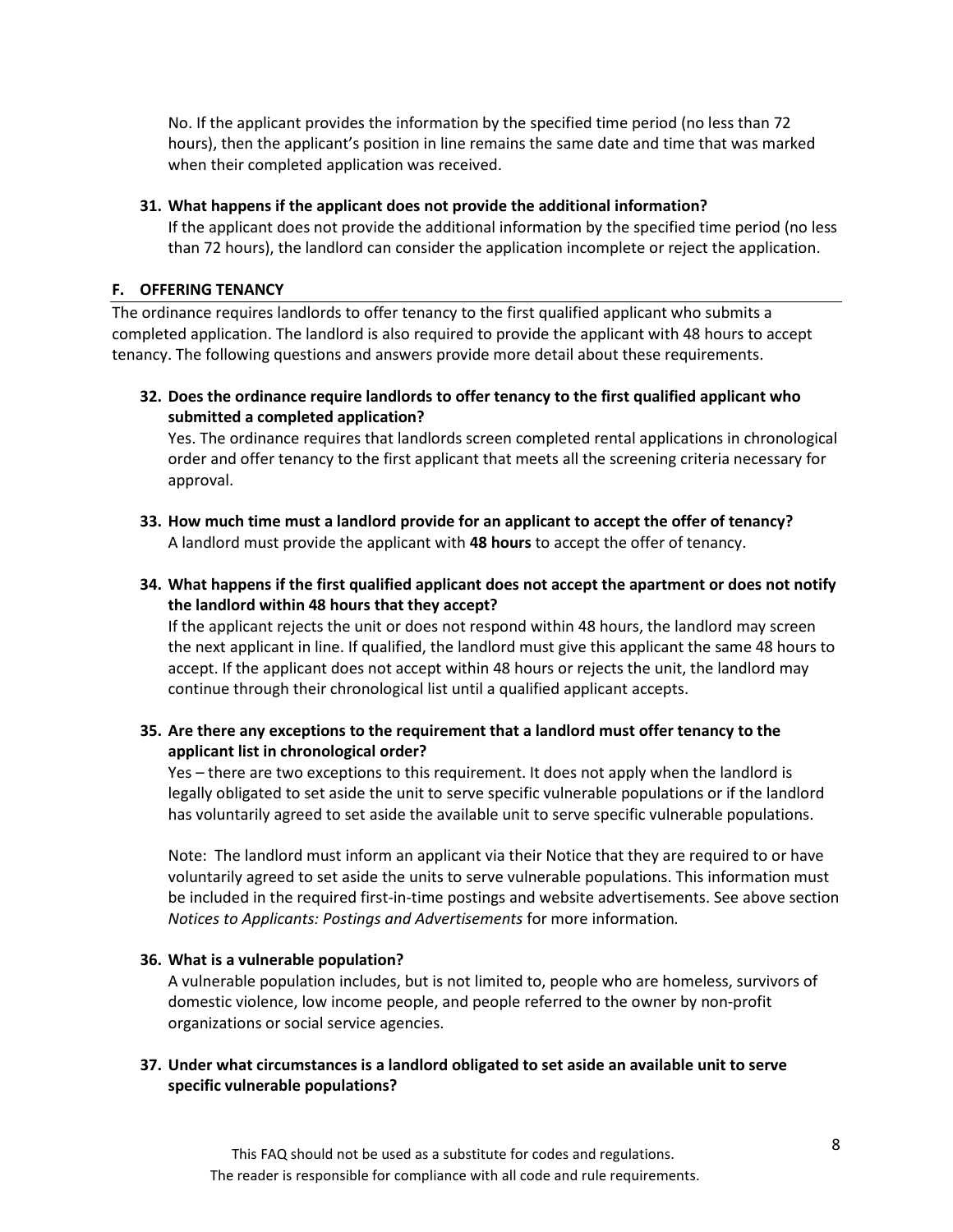There are several instances in which a landlord voluntarily commits to setting aside a certain number or all its housing units to serve vulnerable populations. These situations typically arise when a landlord has contracted with a city, state, or federal agency to set aside housing for certain populations. For example, a landlord participating in a Low Income Housing Tax Credit program commits to a regulatory agreement with the Washington State Housing & Finance Commission. Under this agreement, the landlord commits to rent a certain percentage of their units to households at or below a certain area median income (AMI).

#### **38. Under what circumstances can a landlord voluntarily set aside units to serve specific vulnerable populations?**

The ordinance does not address how a landlord can voluntarily set aside units to serve specific vulnerable populations. However, the ordinance does require the landlord to state clearly in its notices and online advertisements that they will be doing so.

The ordinance prohibits denying a person housing because an applicant is a member of a protected class (e.g. sex, gender identity, race, national origin, religion, disability, etc.). Landlords may not set aside units based on these protected classes.

**39. How do the first-in-time requirements affect Seattle Housing Authority (SHA) inspection requirements and timelines for tenants who have Section 8 Voucher Holders?** In most circumstances, the first-in-time requirements and Seattle Housing Authority's leasing processes will not conflict. In some situations, the SHA inspection requirements may delay a move-in date because of the inspection requirement. However, this would not impact a landlord's offer for a unit or the requirement to provide the applicant 48 hours to accept the offer. For more information, please visit the Seattle Housing Authority's [Housing Choice Voucher](http://www.seattlehousing.org/housing/vouchers/)  [Program and process](http://www.seattlehousing.org/housing/vouchers/) page.

## **G. ACCESSORY DWELLING UNITS AND DUPLEXES**

While the other protections of Seattle's Open Housing Ordinance apply to accessory dwelling units (ADU) and detached accessory dwelling units (DADU), the first-in-time requirements do not apply to ADUs or DADUs. However, the first-in-time requirements do apply to duplexes and triplexes.

#### **40. Does the first-in-time requirement apply to accessory dwelling units?**

No. The Seattle Municipal Code 14.08 does not apply to accessory dwelling units or detached accessory dwelling units. Detached (backyard cottage) or attached (basement apartment or "mother-in-law") accessory dwelling units are commonly understood to be separate living units with kitchen, sleeping, and bathroom facilities. They are smaller in size and appearance to the primary home and may (or may not) have separate entrances.

- **41. Does the first-in-time requirement apply to dwellings in which the owner resides?** No. Seattle Municipal Code 14.08 does not apply to renting a dwelling in which the owner (or person entitled to possession) maintains a permanent residence or home.
- **42. Does the first-in-time requirement apply to duplexes or triplexes in which the owner resides in one of the units?**

Yes. The first-in-time requirement applies to duplexes and triplexes even if the owner resides in one of the units. The non-owner occupied units are considered separate dwellings, and